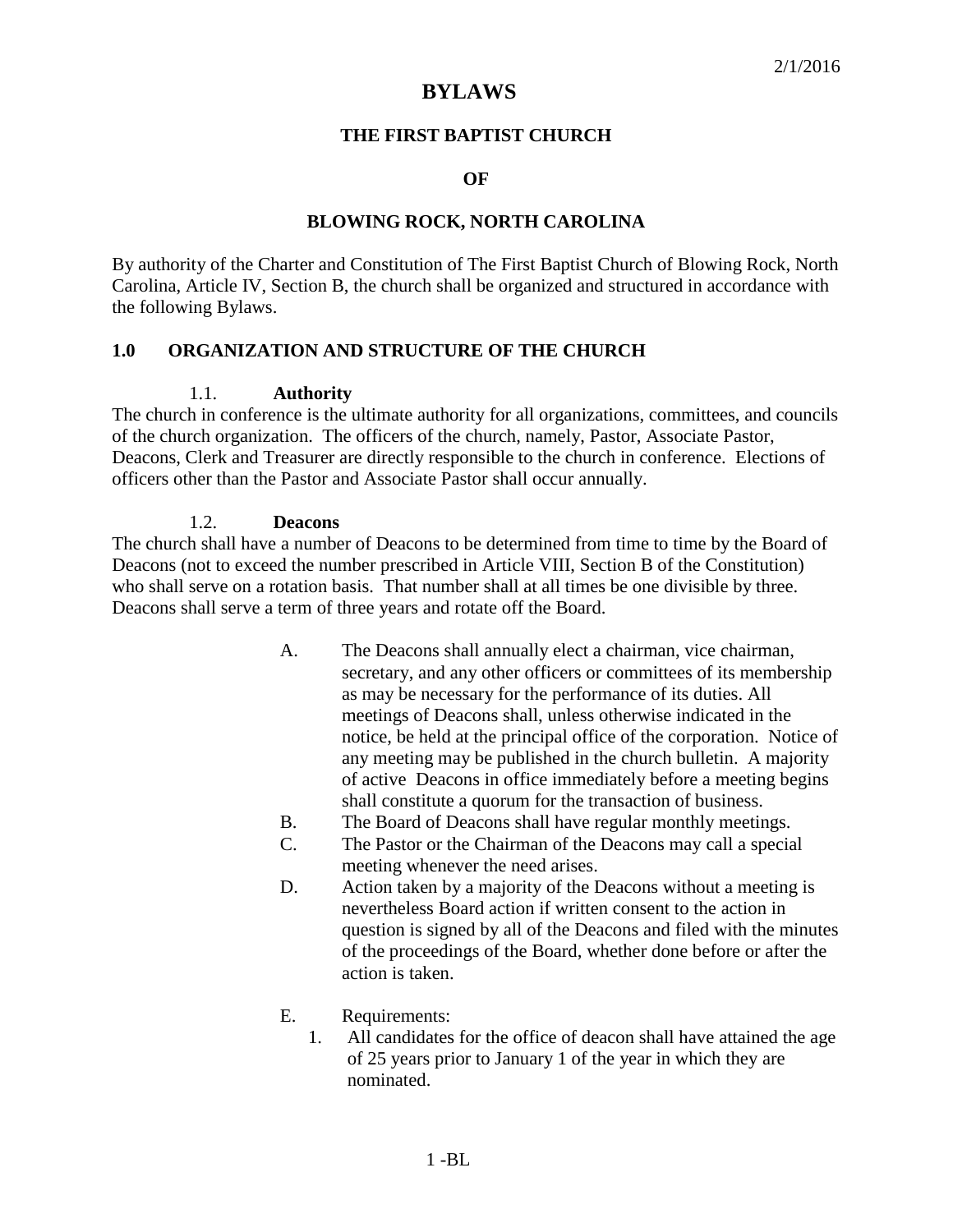- 2. A deacon shall have been a Full Member of the church for a period of two years to be eligible for nomination and shall not be a full-time church employee or spouse thereof.
- 3. No more than one person from the same immediate family, by either blood or marriage, shall be an active deacon at the same time. Immediate family shall be defined as being related within the first, (spouse, parent, child, or sibling) or second (by marriage,  $2<sup>nd</sup>$  generation) degrees.
- 4. A deacon should participate in basic programs of the church.
- 5. A deacon is obligated to be a regular, generous and cheerful supporter of the church.
- F. Election:
	- 1. Deacons shall be elected for a term of three years, with one-third of the Board being elected each year.
	- 2. After service of eighteen months or more of an unexpired term on the Board of Deacons, no deacon shall be eligible for re-election until after the lapse of one year.
	- 3. In late April or early May, a notice shall be publicized regarding instructions for the election procedure, notice of the date of the called church conference at which the election will take place and a list of persons who have been nominated by the Deacon Nominating Committee. Any additional nomination from the church body floor must be submitted to the Deacon Nominating Committee before the publicized notice, and must have prior approval of the nominee. .
	- 4. The election for the office of Deacon shall occur on a Sunday morning in late April or May. At such meeting, ballots will be provided for all church members. At the conclusion of the called meeting; ballots shall then be gathered and tabulated by the Deacon Nominating Committee or Church Clerk. Those persons who receive the highest number of votes to fill each vacancy and who are willing to serve shall be declared elected by report given to the Board of Deacons by the Clerk.
	- 5. In the event of a tie vote, the candidate who has been a member of this Church for the longest period of time shall be declared elected.
	- 6. In the event of circumstances indicating the need for or advisability of a continuation of the election, the Board of Deacons shall have authority to order such and the procedure to be followed.
	- 7. Absentee voting is provided for in Article VII, Section E of the Constitution.
	- 8. In the event of a vacancy due to resignation or otherwise, a special election shall be held in keeping with following provisions.
		- A. If the resignation is in the late summer or fall (July-December), a special election shall be held to fill the vacancy or the deacon chairperson may appoint a former active deacon to complete the church year of service. If the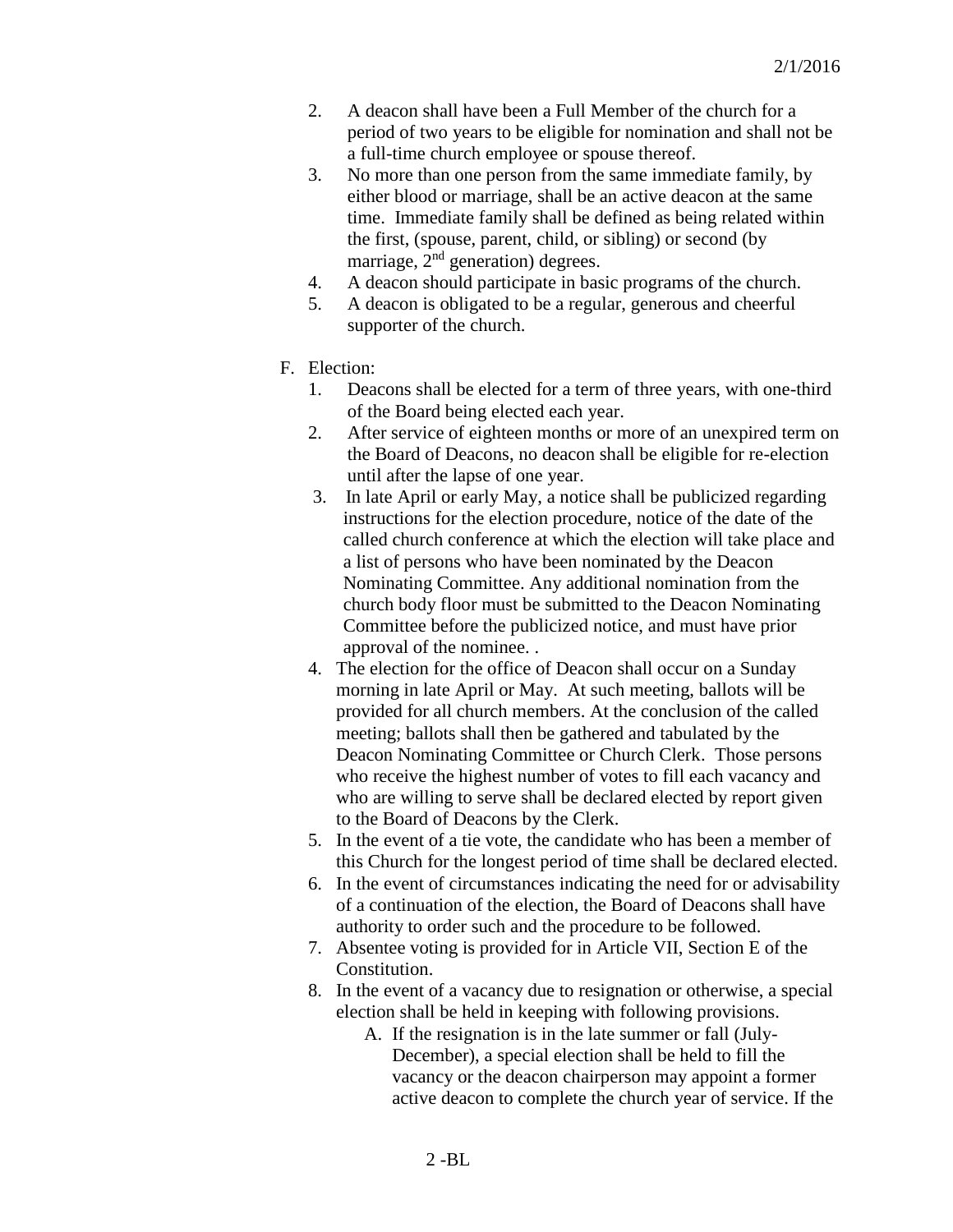vacancy happens in the late winter or Spring (January-May) the spot will remain vacant until formal elections are held.

- B. Deacons shall have the discretion to postpone filling any vacancies when circumstances or situations may warrant waiting.
- G. Deacons shall have the following duties:
	- 1. With the Pastor, and as the Holy Spirit may direct, consider and make recommendations to the church on all matters pertaining to its work and progress.
	- 2. Oversee the discipline of the church.
	- 3. Establish and maintain spiritual fraternal relations with all members of the church.
	- 4. Assist the Pastor in the observance of the ordinances.
	- 5. Have general oversight over all areas of worship, evangelism, fellowship, missions, ministries, and administration of the church.
	- 6. Study the relationship of the church to cooperating associations, conventions, and fellowships, and educate the church to this involvement.
	- 7. Create any new standing or ad hoc committee deemed necessary or appropriate to further the church's mission, and fix the number of members of any committee not otherwise provided for in the Constitution or Bylaws.
	- 8. Appoint a Nominating Committee as set forth in 4.11b herein
	- 9. Appoint, or direct the manner of appointment, of any staff member, employee or committee member whose appointment is not otherwise provided for in the Constitution or Bylaws.
- H. Ordination and Installation:
	- 1. The church in a worship service designed for this specific purpose shall ordain any newly elect deacon that has not been previously ordained.
	- 2. The Pastor will provide leadership and direct the service. Following ordination all newly elected deacons shall be installed in a special service to be planned by the pastor.
- I. A deacon may be removed from office on majority vote of the Board of Deacons upon a determination that he or she is no longer qualified. In such case the deacons are admonished to be guided by Matthew 18.

### 1.3 **Pastor and Associate Pastor**

- A. Qualifications;
	- 1. The duties and authority of the Pastor are set forth in Article VIII of the Constitution.
	- 2. The Pastor and Associate Pastor shall each serve until the relationship is dissolved at the request of the Pastor or Associate Pastor or until the church votes to dissolve the relationship at a conference called for that purpose as provided in Article VII, Section B of the Constitution.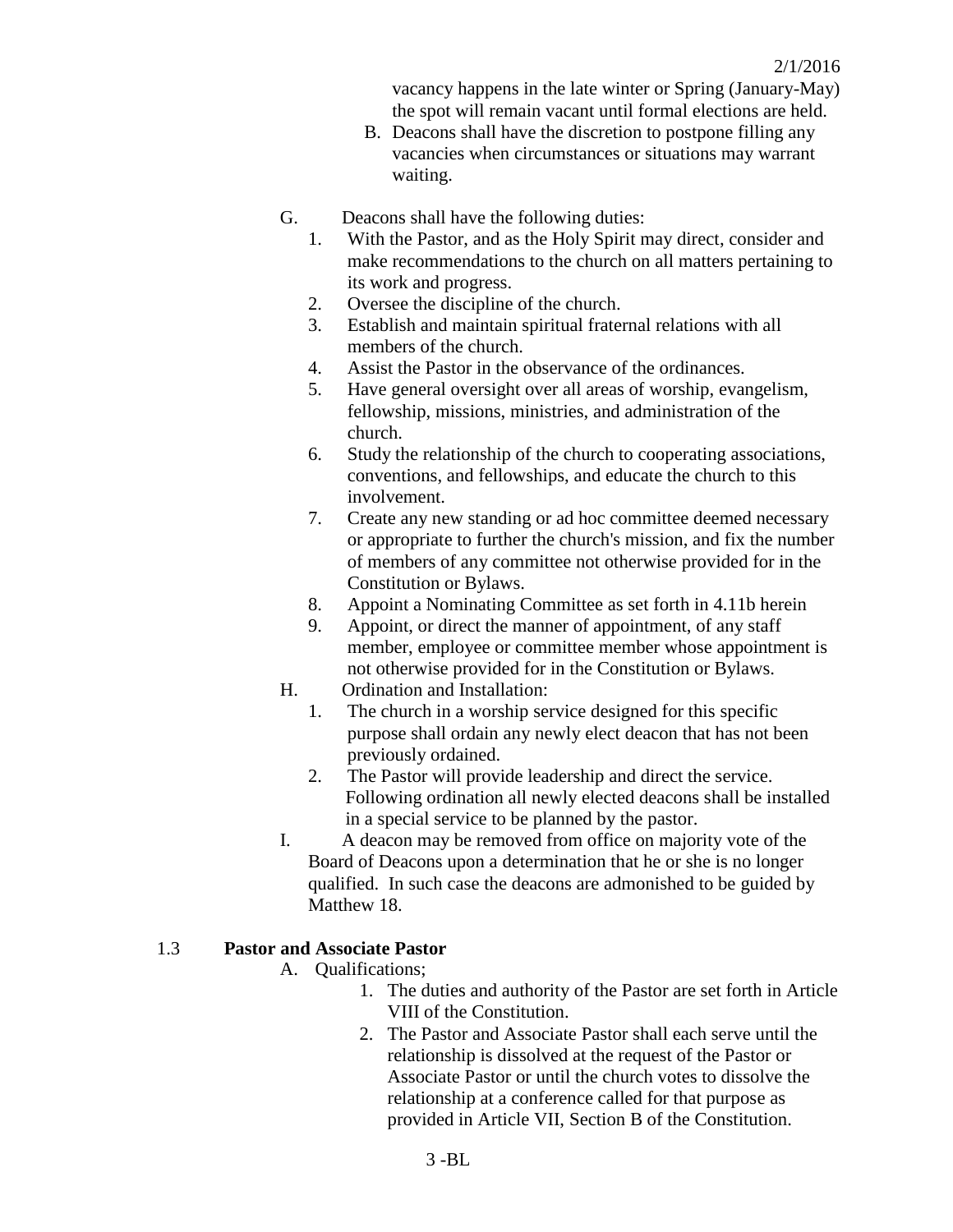- B. Dismissal;
	- 1. In the event a proposal for the dissolution of such relationship is submitted to the members for determination, the vote shall be by ballot at a duly called church conference. A majority vote of a quorum (12%) of total church membership shall be required for dissolution.
	- 2. When such relationship is to be dissolved, whether voluntarily or by vote of the members, at least thirty days written notice shall be given unless otherwise mutually agreed upon.
	- 3. Upon such dissolution the Pastor or Associate Pastor shall receive such termination pay if any as shall be determined by the Personnel Committee and Deacons.
- C. Pastoral vacancy and Interim Pastorate:
	- 1. The Board of Deacons shall appoint a special committee that shall be responsible for pulpit supply during the vacancy.
	- 2. The special committee shall also determine if and when an interim pastor is necessary. If it decides on a candidate for interim pastor, it shall recommend the person to the Deacons. If approved by the Deacons, the recommendation shall be presented to the congregation at a meeting set for that purpose with notice given as required in Article VII, Section B.
	- 3. The Interim Pastor **cannot** become a candidate for pastor.
	- 4. Compensation of ministers serving as pulpit supply or as interim pastor shall be determined by the Board of Deacons in consultation with the Stewardship Committee.

### 1.4 **Clerk**

The Clerk shall maintain records of all regular and special church conferences and have the following additional responsibilities:

- A. Act as corporate secretary as directed by the Board of Deacons. (The Clerk serving in the role of "corporate secretary" shall be distinguished from the employee who serves as "church secretary" in the administrative office).
- B. Take the minutes of all church regular and called church conferences.
- C. A minute book will be maintained in good order. Copies of the treasurer's report and all other documents brought to the attention of the membership in business meetings will be attached to the minutes.
- D. Motions presented to the membership for action are, on request of the clerk, to be submitted in writing to the Clerk for inclusion with the minutes of the meeting.
- E. Maintain lists of Full Members, Associate Members, Inactive Members, and Non-resident Members, as required by Article VI of the Constitution.
- F. When a new member is received, the Clerk will obtain and preserve the pertinent information. When members leave the membership through death or transfer of letter, the Clerk will remove their names from the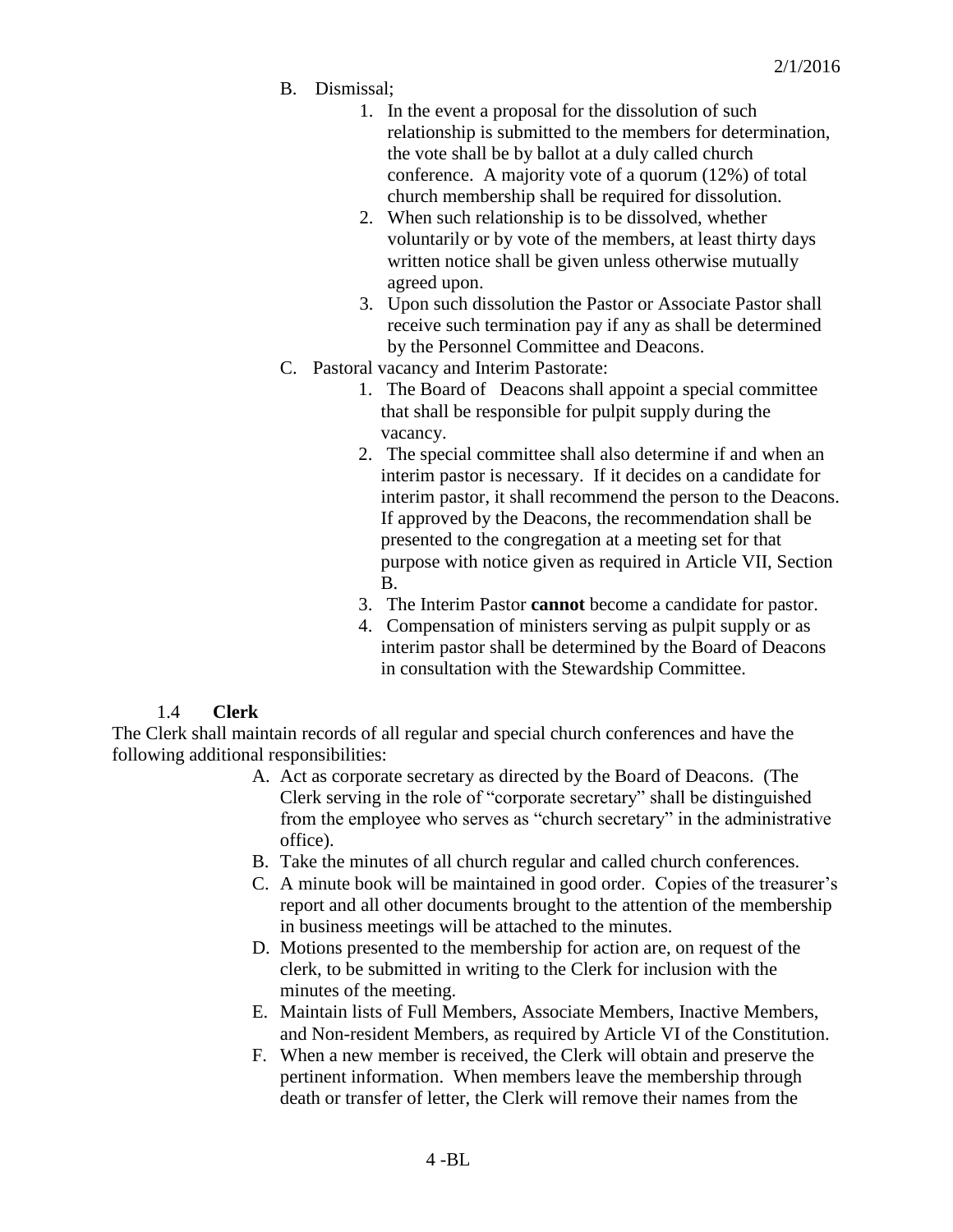membership list. The church secretary will be informed of all additions or deletions to the membership in order that the office roll is kept current.

- G. Take the necessary administrative action for the transfer of letter for persons joining or leaving the membership.
- H. The Clerk working with the church secretary shall prepare the annual church profile for the Three Forks Association, which information is forwarded by the Association to the Baptist State Convention and the Southern Baptist Convention.
- I. At the end of each church year minutes for that year will be removed from the Minute Book and stored in a safe place.
- J. Pictures, newspaper articles, documents and records of church events and members, which have historical value, will be maintained in an historical file or filed with the minutes of the event.
- K. One or more assistants may be appointed to assist the Clerk.

#### 1.5 **Treasurer**

The Treasurer shall hold, manage and disburse church funds and have the following additional responsibilities:

- A. In accordance with policies and procedures established by the Stewardship Committee or upon specific authorization from the Stewardship Committee, receive, keep on deposit in a bank, make disbursements by check, and as appropriate invest all church funds, and safely keep all things of value owned by the church.
- B. Keep at all times an itemized account of all receipts and disbursements, rendering reports at least monthly to the Stewardship Committee and rendering regular accounts to the church to be preserved by the Clerk.
- C. The treasurer's books shall be the property of the church.
- D. There shall be a compilation, review, or audit of the financial records of the church by an independent certified public accounting firm at least annually as required by the Board of Deacons and arranged by the Stewardship Committee.
- E. The Treasurer shall be an ex officio member of the Stewardship Committee and shall meet with the Deacons as requested.
- F. Coordinate with the tellers for receipt of each Sunday's offering.
- G. Periodically evaluate insurance coverage and report on such (not less frequently than annually) to the Board of Deacons.
- H. One or more assistants from the Stewardship Committee may be appointed to assist the Treasurer.

#### 1.6 **Parliamentarian**

Annually the Board of Deacons shall designate a Parliamentarian, who shall be one versed in the rules and usages of parliamentary procedure, to advise the Chairman of the Board of Deacons as presiding officer at church conferences. In the event the duly designated Parliamentarian is unavailable to serve, the presiding officer may appoint a qualified individual to serve in that capacity.

#### **2.0 EDUCATION DIVISONS**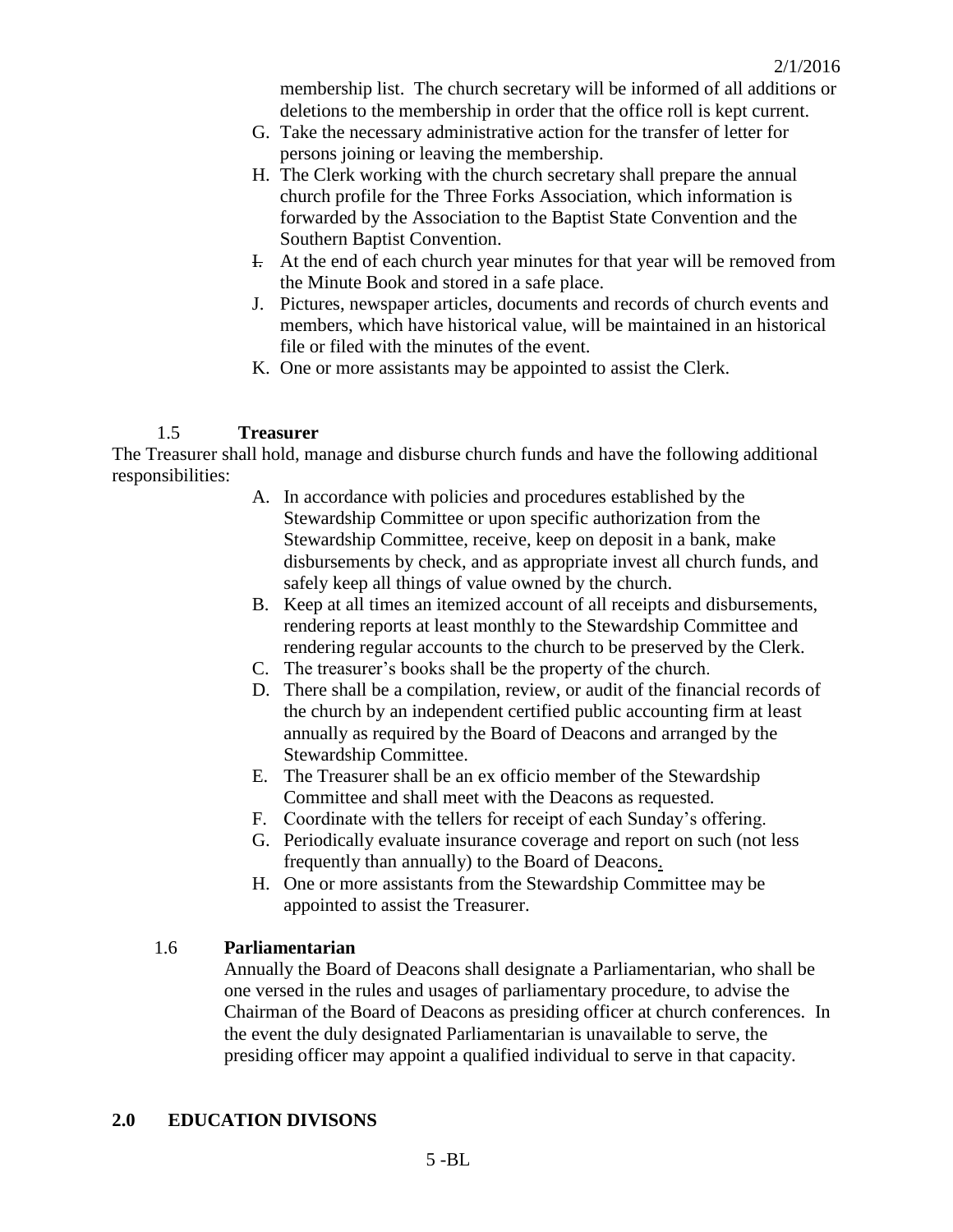2.1 The Education Division shall consist of the church's Christian education and Bible study programs conducted for adults, college, youth and children. It shall be led by the Minister of Education or designated staff member who shall be assisted by a staff consisting of the Director of each of this Division's programs, identified in subsections of this section. The Minister of Education shall enlist, train, organize and be responsible for all educational leadership and Bible study leadership. The Minister of Education shall be responsible for the effective and efficient operation of the education programs and their coordination with each other and with the other ministries of the church. The Minister of Education shall report to the Pastor and give periodic reports to the Church council as needed. In the event of a vacancy in this position or in any of the paid educational heads, the appropriate committees shall maintain the ministry responsibilities until the position is filled.

- 2.2 Those ministries that are overseen by the Education Ministry;
	- A. The Children's Ministry  $(k-5<sup>th</sup>)$ 
		- 1. The Children's Ministry Program shall be led by a Director who shall be assisted by a ministry team of as many as six persons
		- 2. The Children's Director shall:
			- 1. Train, enlist and evaluate leadership for all children's ministry classes and programs
			- 2. Study and evaluate programs and curriculum and recommend additional or modified programs to the Children's committee.
			- 3. Serve as liaison between teachers and parents.
			- 4. Coordinate with the Ministerial Staff.
			- 5. Plan, implement and evaluate special events.
			- 6. Purchase supplies as needed.
	- B. The Nursery Program (birth pre k) shall be led by the Children's Director whose responsibilities shall be to:
		- a. Coordinate with the Pastor to assure that those who assist in this Program are qualified and understand their responsibilities.
		- b. Assist workers in orientation and maintaining a high level of performance and in resolving problems.
		- c. Serve as liaison with the Sunday morning program leaders
		- d. Order supplies as needed.
	- C. The Student Ministry; including youth  $(6<sup>th</sup> 12<sup>th</sup>)$  and college students; shall be led by a Director who shall be assisted by a ministry team of as many as six persons and shall:
		- 1. Train, enlist and supervise youth and college teachers and leadership.
		- 2. Strengthen the church's ministry to young people by studying existing programs, making modifications, and adapting the ministry accordingly.
		- 3. Maintain a Student activities calendar and coordinate.
		- 4. Work with parents in developing ministry needs and goals and coordinating a ministry to parents of students.
		- 5. Review financial needs and develop a program budget.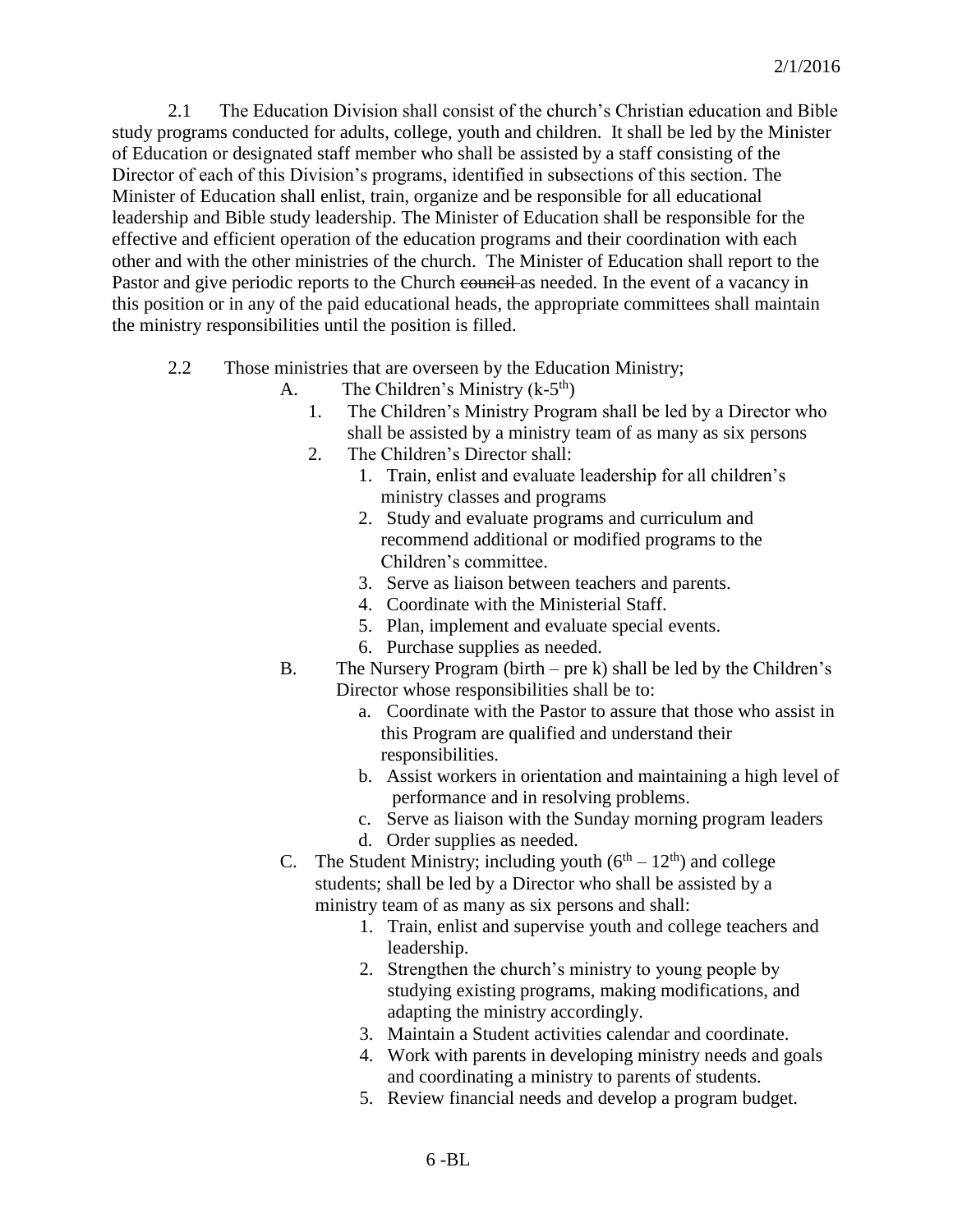# **3.0 PASTOR AND/OR ASSOCIATE PASTOR SEARCH COMMITTEE**

- A. The Pastor and/ or Associate Pastor Search Committee (hereinafter called "Search Committee") shall be elected by the church to seek out a new pastor, or associate pastor when a vacancy occurs.
- B. No two members of the Search Committee shall be members of the same immediate family, either by blood or marriage. Immediate family shall be defined as being related within the first, (spouse, parent or child) or second (by marriage,  $2<sup>nd</sup>$  generation) degrees.
- C. Within sixty days after the church has notice that a vacancy will occur in the office of Pastor, and/or Associate Pastor, the Deacons shall assess the needs of the church and the timing of electing a Search Committee.
- D. At a church conference called for that purpose, the Deacons shall make a recommendation that the church elect a Search Committee or that the church undertake a time of study and evaluation before a Search Committee is elected.
- E. Following any time of study and evaluation undertaken by the church, the Deacons shall bring to the church a recommendation that it elect a Search Committee.
- F. A church conference for the purpose of such election shall be called for the second Sunday morning following the date of such recommendation.
- G. Each church family shall be sent a letter with notification of the church conference and instructions concerning the nominating procedure. A list of nominations as set forth by the Pastor/Associate Pastor Nominating Committee (see section 4.0) shall also be sent.
- H. The Search Committee shall consist of seven (7) persons who have been Full Members for at least three (3) years, not fewer than three (3) of each gender.
- I. At the close of the morning service following such voting, deacons designated for this purpose shall tabulate the ballots cast for the election of the Search Committee.
- J. Those seven members who receive the highest number of the votes cast, and who confirm their willingness to serve, shall be declared elected as members of the Search Committee.
- K. The Search Committee shall elect a chairman and vice chairman from among its members and begin to seek out a new pastor. It shall make periodic reports to the Deacons and to the church.
- L. The Stewardship Committee shall recommend expenditure guidelines to Deacons for review and shall oversee expenditures of the Search Committee.
- M. The Chairman of the Deacons, the Chairman of the Personnel Committee, and the Chairman of the Stewardship Committee, or their designees, shall serve as consultants to the Search Committee when requested by the committee.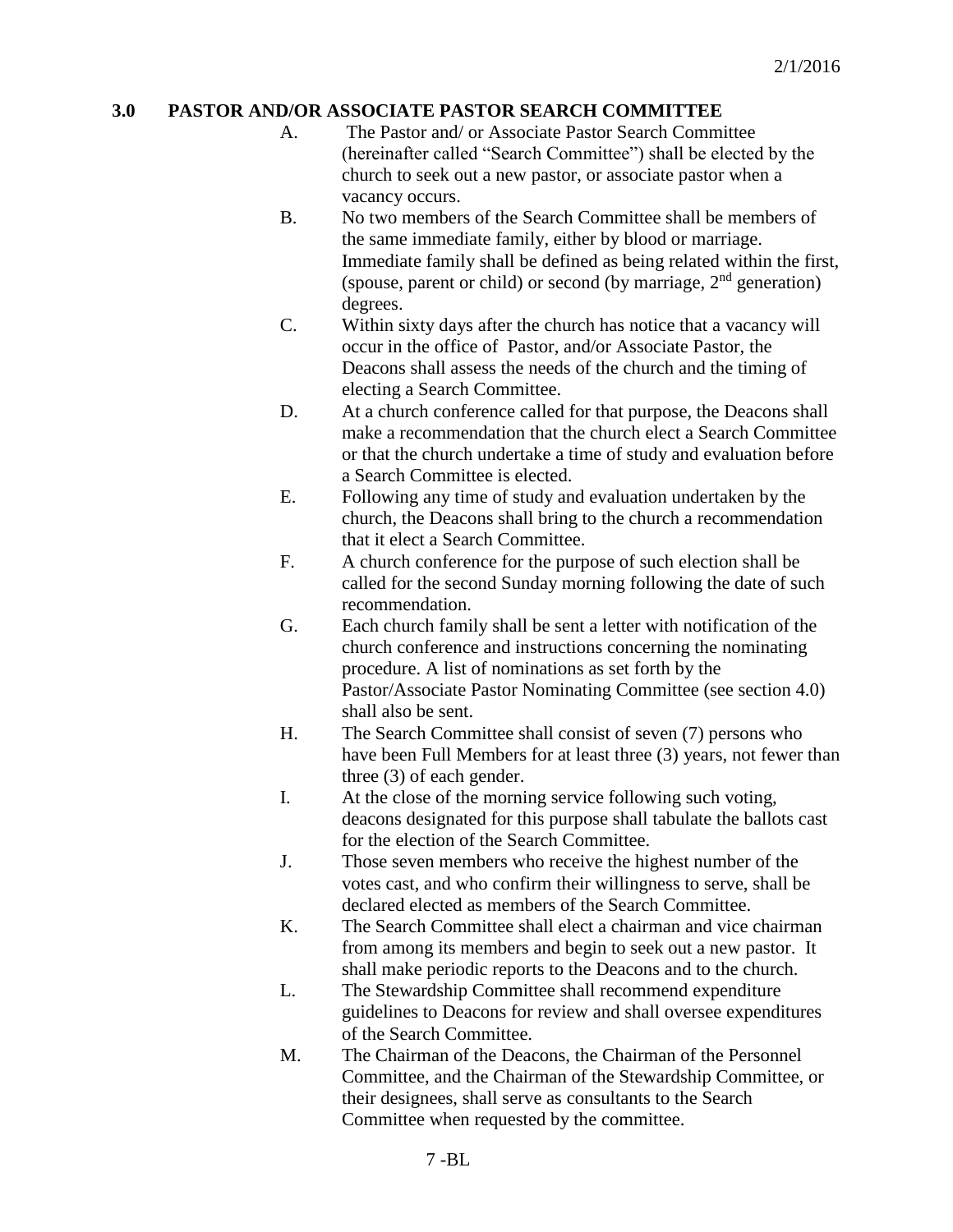- N. The Search Committee shall seek out and nominate as pastor a minister of the gospel whose Christian character and qualifications fit the person for the office. The candidate should have a basic seminary or divinity school master's degree from an accredited institution.
- O. The Search Committee, after prayer, study, and deliberation shall, by a majority of at least five, decide upon one person to nominate as Pastor and/or Associate Pastor.
	- 1. It shall consult with the Chairman of Deacons, the Chairman of Personnel Committee, and the Chairman of the Stewardship Committee to develop a proposed compensation package.
	- 2. The committee shall convey to the candidate in writing the terms of the proposed compensation package prior to bringing its nomination to the church.
	- 3. Notice of a regular or called church conference for the purpose of bringing a nomination to the church shall be given as provided in Article VII, Section B of the Constitution. The Search Committee shall mail to each church family a professional and personal profile on the candidate at least one week before the church conference.
	- 4. In a quorum of total church membership, an affirmative vote of three-fourths of the ballots cast shall be necessary for a call. If the person nominated by the committee fails to receive the required affirmative vote, the meeting shall be adjourned without debate, and the committee shall continue to seek out a new pastor or associate pastor.

# **4.0 STANDING COMMITTEES**

Standing Committees and their functions are identified herein. Those Standing Committees which shall be active (other than the Nominating Committee) may be composed of Full Members and shall be elected to three-year terms with one-third of the membership rotating off each year.

- The term of service for each committee shall begin on July 1 of the year appointed or elected and end on June 30 of the year the term ends. Persons may not be re-elected to serve on the same committee until a lapse of one year.
- Each committee shall prepare and submit a detailed proposed budget when and as requested by the Stewardship Committee.
- Committees shall work in coordination with the Ministry heads and Church Staff.

# **4.1 The Nominating Committees**

### **4.a Pastor and /or Associate Pastor Search Nominating Committee**

When a vacancy occurs for Pastor or Associate Pastor, the Deacons shall act in accordance with Section 3.0 and direct that a Pastor or Associate Pastor Nominating Committee be formed. The Nominating Committee shall consist of seven (7) persons, three of whom shall be designated by the board of Deacons and four who shall be designated by the church. The Nominating Committee shall then meet to discuss and decide upon nominations for the Pastor/Associate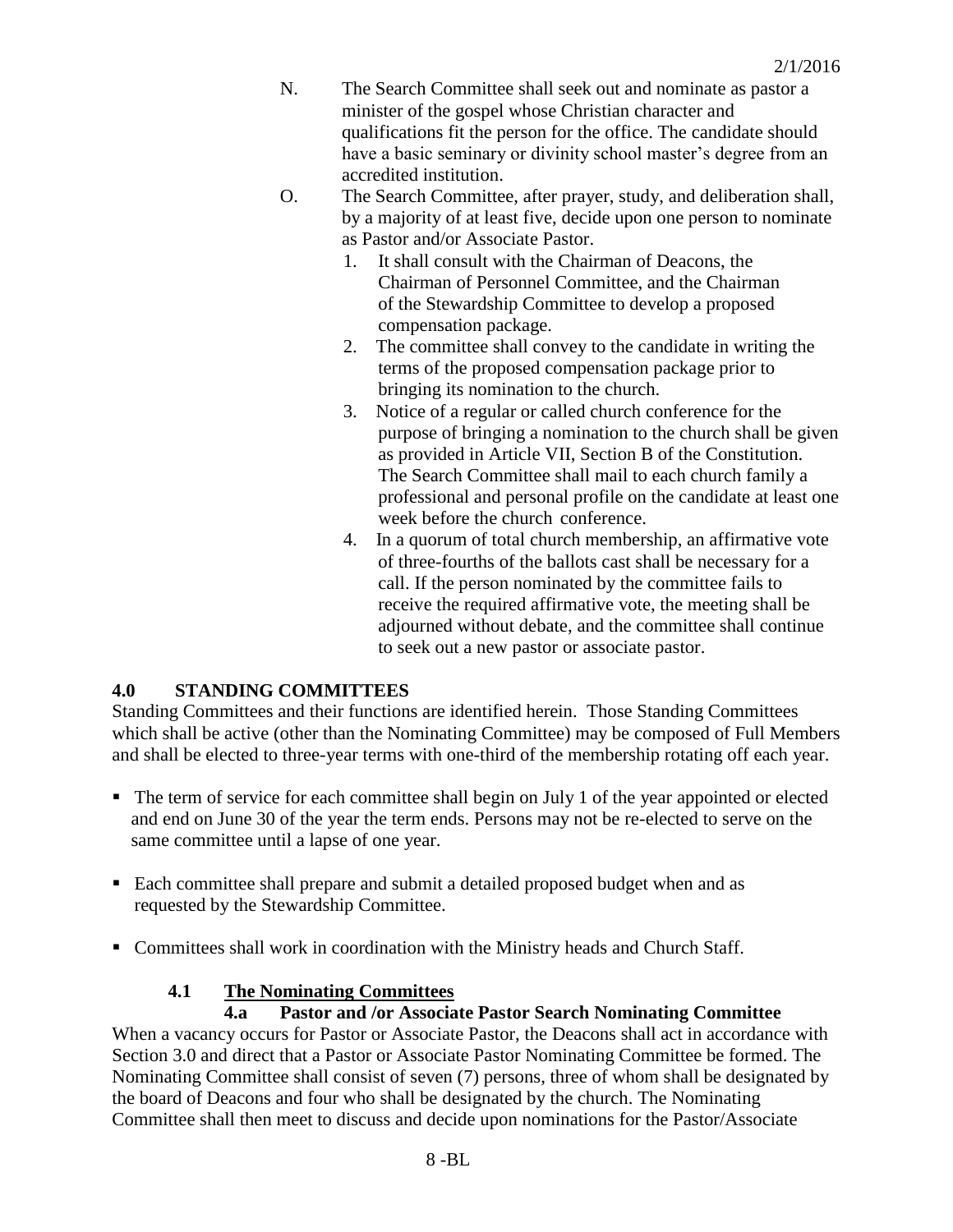Pastor Search Committee. The Committee shall only nominate after his or her willingness to serve, and shall then report the name of such nominee to the Clerk and church secretary for inclusion in the letter sent to the congregation pursuant to section 3.0G.

## **4.b Standing Nominating Committee**

- A. The Deacons of the church shall annually appoint a Nominating Committee, at least one of whom shall be a deacon.
- B. Responsibility: recommend to the Deacons a slate of candidates for election by the members to serve as Clerk, Treasurer, standing committee members and tellers.
- C. Composition: Six Full Members.
- D. Functions:
	- 1. Early in the church year review the current roster of church officers, standing committees and tellers for completeness and, as necessary, assess vacancies to be filled. Then, prepare a proposed slate of officers, standing committee members and tellers for the next church year.
	- 2. This committee may also nominate a chairperson for each committee.

#### **4.1c Deacon Nominating Committee**

The deacon nominating committee shall consist of those Deacons rotating off from active service. This committee shall develop a slate of eligible candidates for deacons for election each year for those completing their terms. In the event that a current deacon can not serve out their term, the committee will nominate a person after determining his or her willingness to serve, and report the name of such nominee to the Clerk and church secretary. The deacon nominating committee shall serve for one year terms.

### **4.2 Personnel Committee**

- A. Responsibility: Assist the church in matters related to staff and employees and discharge the responsibilities seen forth in Article IX of the Constitution.
- B. Composition: six members, at least one of whom shall be a deacon. Immediate family of staff members are not eligible to serve. Immediate family shall be defined as being related within the first, (spouse, parent, child, or sibling) or second (by marriage,  $2<sup>nd</sup>$  generation) degrees.
- C. Functions:
	- 1. Serve as a resource to the Pastor, staff, congregation and committees for all personnel matters.
	- 2. Prepare and update as necessary job descriptions for Ministerial Staff and employees.
	- 3. Determine the minimum qualifications for consideration of a prospective pastor and associate pastor (which could include having earned a seminary or divinity school master's degree), as a guide for the Search Committee.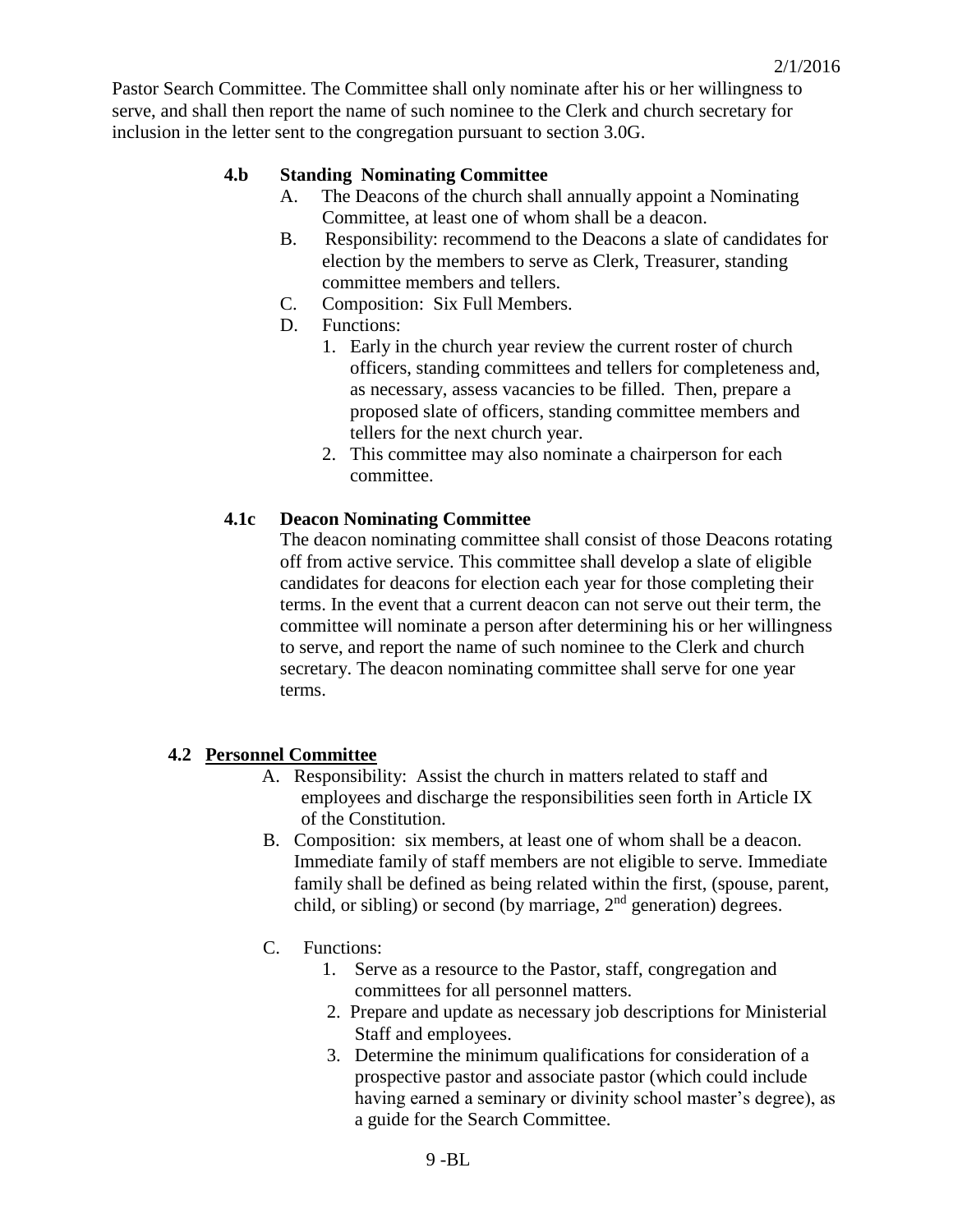- 4. Prepare and maintain a personnel handbook relating to staff and employees. The policies and procedures set forth in this manual shall provide guidelines in implementing sound personnel management practices. Adherence to these guidelines will ensure that all church staff and employees are accorded fair and equitable treatment in terms of compensation, benefits and privileges.
- 5. Take recommendations from various search committees or staff to fill vacancies in Ministerial Staff and make recommendations to the Deacons for nominations to fill those positions. Work with the Pastor to fill vacancies for Church Employee positions. As needed, they may also make recommendations to the deacon body for the discipline and/or termination of Ministerial Staff. Working in conjunction with the Pastor, they may make the determination for the discipline and/or termination of any persons designated as a Church Employee.
- 6. Develop and recommend salaries and benefits for employed personnel, after consulting with the Stewardship Committee.
- 7. Develop and recommend to the Deacons policies and procedures for personnel administration.
- 8. Assist the Pastor in the administration of personnel policies.

# **4.3 Stewardship Committee**

- A. Responsibility: Lead members to become committed Christian givers in support of church ministries.
- B. Composition: six members.
- C. Functions:
	- 1. Stewardship education, including programs, activities and resources to teach Biblical stewardship.
	- 2. Develop a unified, ministry-centered budget; promote the ministries in a planned budget emphasis and administer the budget as determined by the church.
	- 3. Utilize sound procedures for receiving, counting, depositing, disbursing, recording and reporting church funds.
	- 4. Administer, advertise and award the Jo Cessna Scholarship Fund.
	- 5. Oversee administration of any Capital Funds.
	- 6. Work in cooperation with the Church Treasurer and in coordination with the Church Staff.
	- 7. Arrange for bi- annual compilation, review or audit of church financial records as directed by the Board of Deacons.

### **4.4 Child Development Center Committee**

- A. Responsibility: Oversee and coordinate the daily operation and curriculum of the CDC.
- B. Composition: Six members to include a Deacon representative. The CDC Committee may request one or more parents of children currently enrolled in the CDC to serve in an advisory capacity with the Committee. The parent(s) may serve in this capacity without regard to church membership.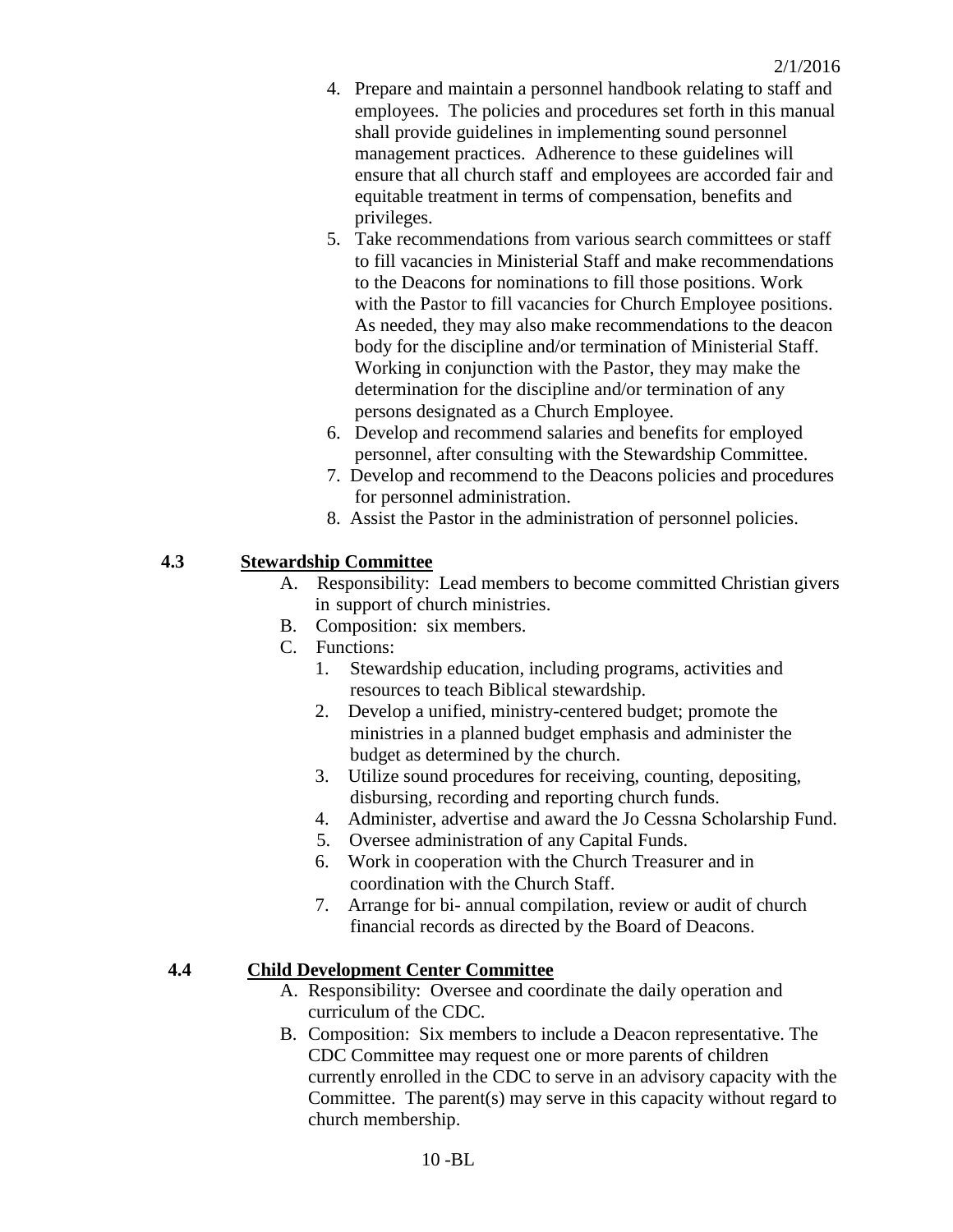- C. Functions:
- 1. Periodically review CDC policy, curriculum and physical assets to ensure continued compliance with all applicable state regulations.
- 2. Set tuition rates in consultation with the Stewardship Committee.
- 3. Work with the Church Personnel Committee to oversee the management of CDC personnel.
- 4. Create and implement a review policy so that the Committee can receive and address any grievances, concerns or other issues that arise in the course of CDC daily operations.

### **5.0 Ministry Teams**

Ministry teams oversee, lead and serve in the various church ministries. They serve on a oneyear term beginning on July 1<sup>st</sup> and ending on the last day of June. Ministry teams are made up of between 3-6 full- time or associate members of the church over the age of 13. Members can serve on no more than 3 ministry teams in a one year period. Service on a ministry team is through voluntary sign up during the months of May or June. If there are no volunteers for a ministry team, that team will be inactive for the church year. Ministry teams may be added or removed from the active list as various needs arise.

# **5.1 Care Ministry Team:**

Provides a servant ministry through provisions of meals, visits and other contacts to our church family and others during crucial times when love, support and encouragement are needed. (death, hospitalization and illness). They will oversee and organize the church body to provide meals or visits for families facing difficulties. The will also oversee the ministry to home-bound members.

### **5.2 Outreach Ministry Teams**:

### **5.2a Outreach Team**

Minister to and reach out to visitors and new members. Work with the church staff in contacting any new visitors to the church. Oversee the visitor/ new member luncheon and other activities geared towards ministering to those visiting the church. Develop new member assimilation activities and ministries. Work with the church staff to develop and implement evangelism strategies and programs for outreach. Plan, lead and oversee outreach events and activities.

# **5.2b Publicity Team**

Oversee informative publication for visitors. Oversee outside publicity for the church, including but not limited to newspaper, radio, television, billboards and online. Work with the office administrator to oversee the Churches website for outreach and publicity.

### **5.3 Property Management Teams**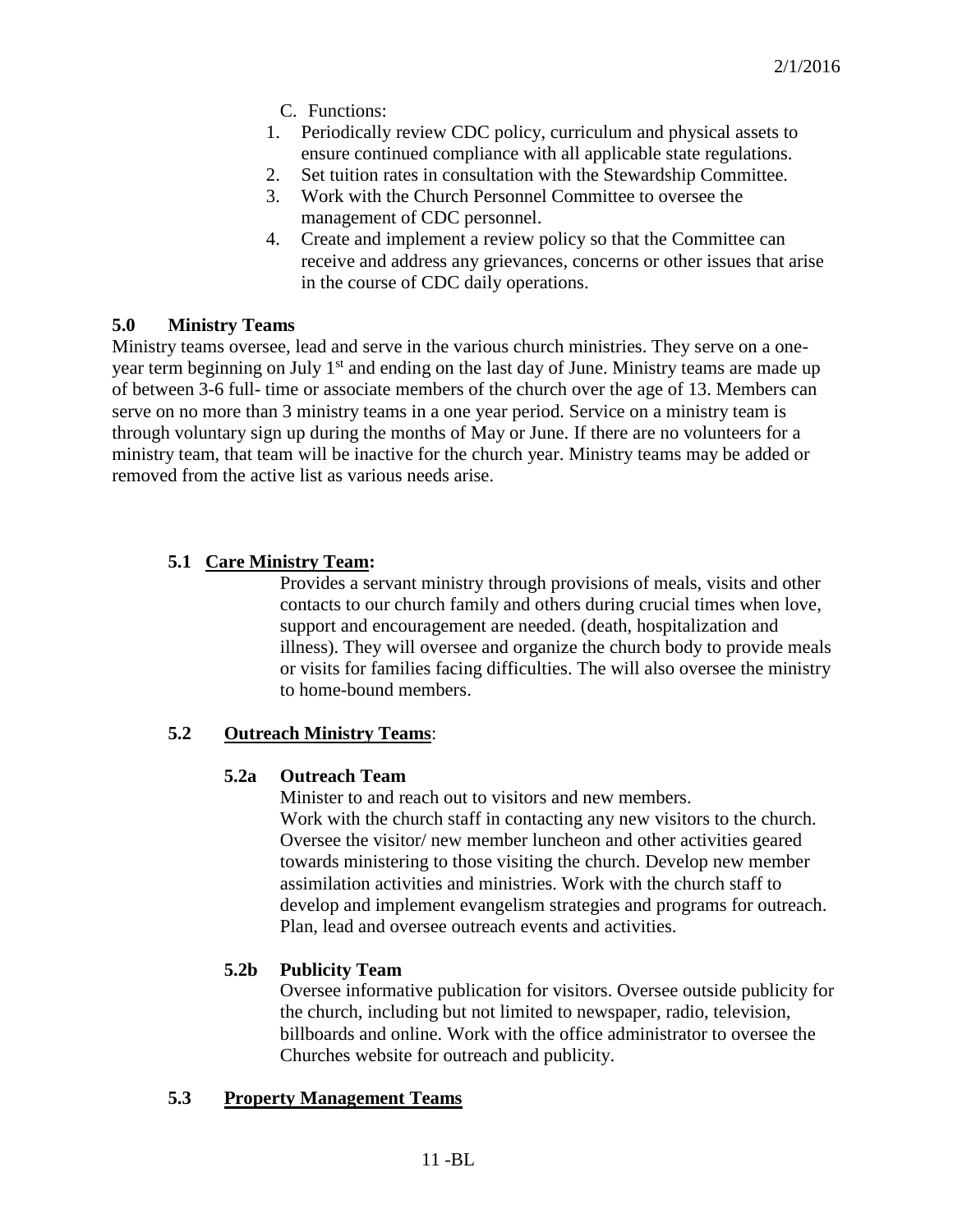# **5.3a Property Management Team**

Ensure all church property is properly used, maintained and kept in good repair. Inspect property on a regular basis and provide for the repair or replacement of defective, obsolete or worn equipment. Oversee HVAC, Heating and Bus use and repairs. Oversee the winter snow removal and summer mowing programs. Make recommendations to the deacons for additions, deletions or improvements to the church property. Plan, oversee and organize church work days and landscaping.

# **5.3b Facilities Team**

Work with the Property Management team to oversee the indoor facilities for maintenance, cleaning, upkeep and repairs. Oversee overall appearance of facilities, including painting, furniture needs, room set-up and storage.

# **5.3c Decoration Team**

Plan and decorate the facilities and worship center for special times of worship and seasons including but not limited to; Hanging of the Green, Christmas, Easter, Holy Week, July  $4<sup>th</sup>$ , Harvest Day, revivals or other special occasions.

# **5.3d Flower Team**

Work with the decorations team to provide flower and other appropriate decorations for Sunday morning worship services. Including the altar table, stage, narthex tables and other areas as the needs arrive.

## **5.4 Worship Teams**

### **5.4a Worship Planning Team**

Work with the Pastor and Worship leader in planning, coordinating and organizing the worship services. Plan special emphasis and coordinate communion and baptism services. Plan and organize any joint worship services or emphasis.

### **5.4b Hospitality Team**

Includes Greeters to greet and assist those entering the worship center before and after worship services. Greeters also help with transitions between services. Ushers to assist with the offering. Parking Lot attendants to assist in parking and helping those in need get into the facilities.

# **5.4c Ordinance Team**

Oversee preparation of the elements for communion. Prepare facilities and supplies for baptism and assist those participating.

# **5.4d Counting Team**

Oversee the confidential counting and posting of tithes, offering and gifts on Mondays. Work with office staff and book keeper on making deposits and security of all gifts.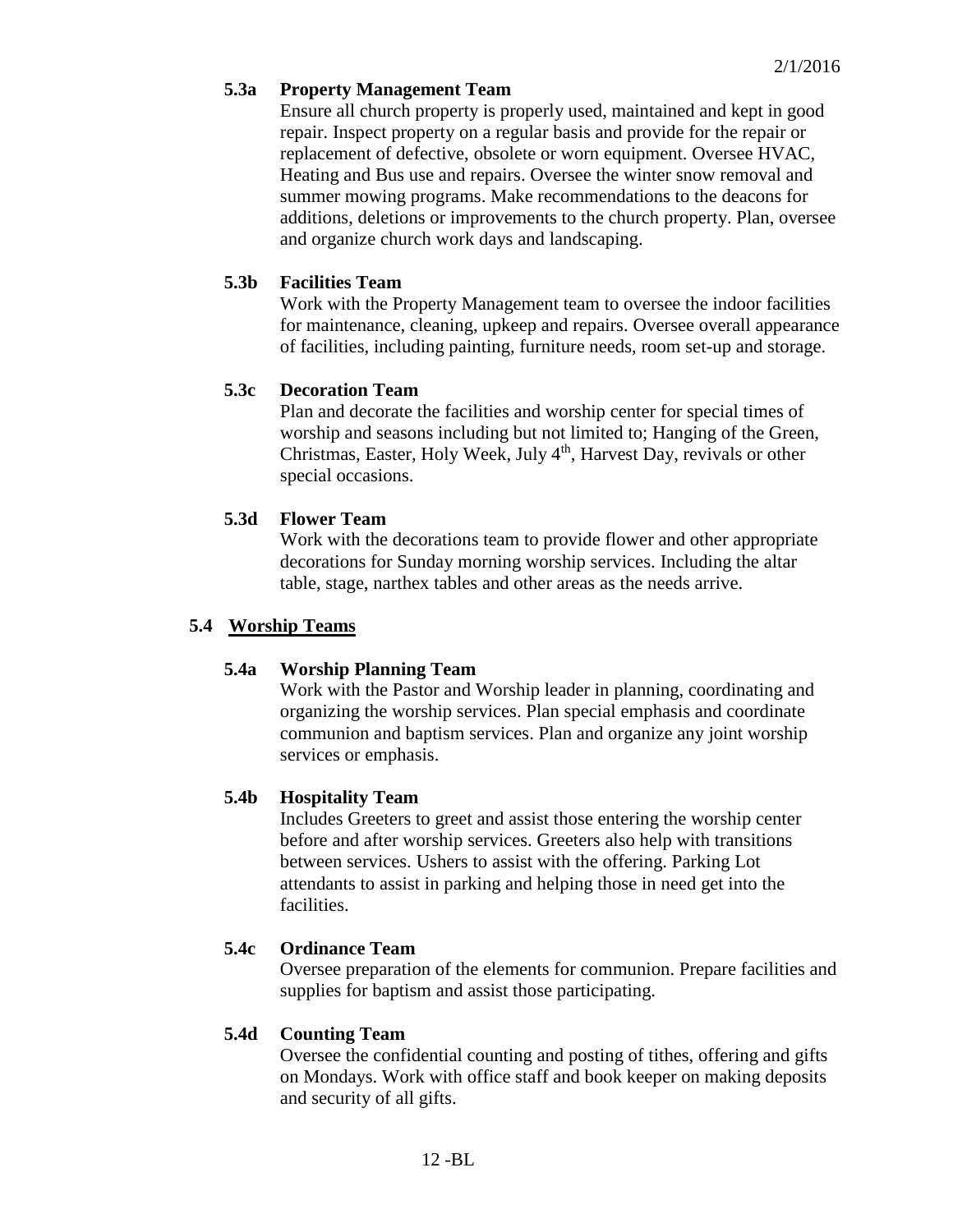### **5.4e Technical Team**

Oversee the sound, lighting, computer and video needs of the church. Help with set-up and take down between worship services. Oversee computer and network needs of the church.

## **5.5 Family Life Teams**

# **5.5a The Family Life Ministry Team**

They will plan, organize and oversee church wide fellowship and ministry activities for the entire church family; ie; cookouts, picnics, fellowships, etc. They will organize special emphasis for Wednesday night meals. Help the church in recognition of special days; high school and college graduation, Thanksgiving, birthdays, Christmas fellowships. They will work with the Children's director in the planning and implementation of the Fall Festival.

# **5.5b Fellowship/Kitchen Team**

They will oversee, plan and implement activities where the fellowship hall and kitchen are used and/or food services are required. They will work with the Office Administrator to oversee the Wednesday night meal schedule. They will oversee all kitchen usage. They will keep an up to date operating manual for the kitchen appliances and usage. They will work with the Family Life and Decorations ministry teams on special days where meals are involved; Harvest Day, Holy Week, Fall Festival, etc. They will work with the Care Ministry Team in planning and organizing meals for funerals that are handled on campus.

### **5.6 Missions Team**

The Missions team will discover ways to enhance church involvement in all missions activities (local, associational, state, national, global). They will make recommendations to the stewardship committee on the allocation of all budgeted missions offerings and the organizations or people that we support. The will plan ways to educate the church body about missions giving and needs and the various organizations that receive those budgeted resources. They will discover, plan, organize and implement both local and distant mission projects and trips for the church body to participate. They will schedule quarterly to bi-annual local mission projects.

# **5.7 Age Ministry Teams**

### **5.7a Children's Ministry Team**

Working with the Children's Director in planning, organizing and implementing all children's ministry needs and activities. Including nursery age, preschool age and elementary aged children.

### **5.7b Student Ministry Team**

Work with the Student minister in planning, organizing and implementing all student ministry needs and activities. Including Youth (middle